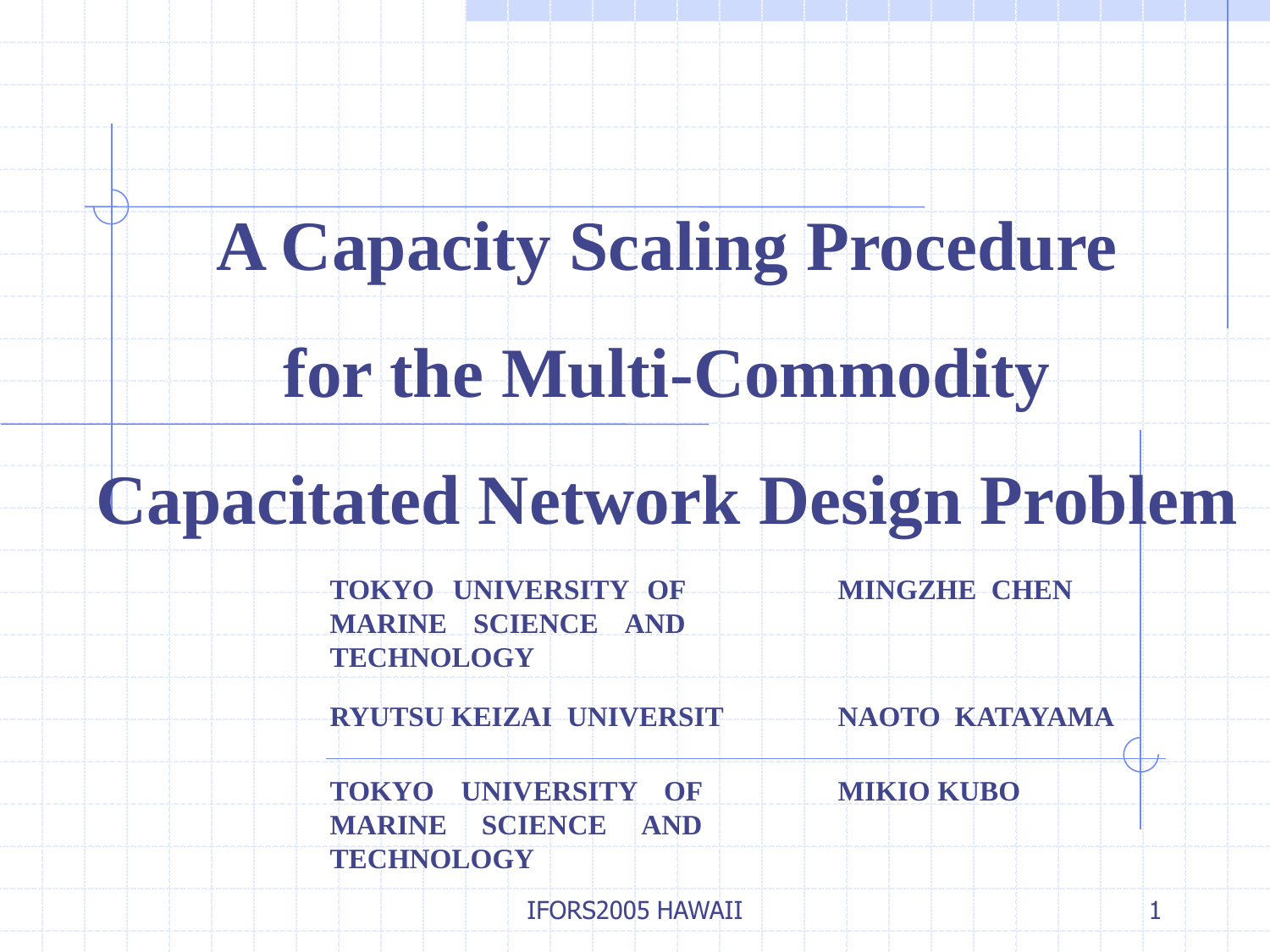## Introduction

- The multi-commodity capacitated network design problem:
- Demands of multi-commodity are given
- **Arc** capacities are limited
- $\blacksquare$  The total of the design and flow costs is minimized
- The network is configured
- **Flow paths are decided**
- **Strong and weak, path type formulations**
- **Column generation technique**
- **Capacity scaling procedure** 
	- $\overline{2}$ IFORS2605 HAWAIPOSed in this study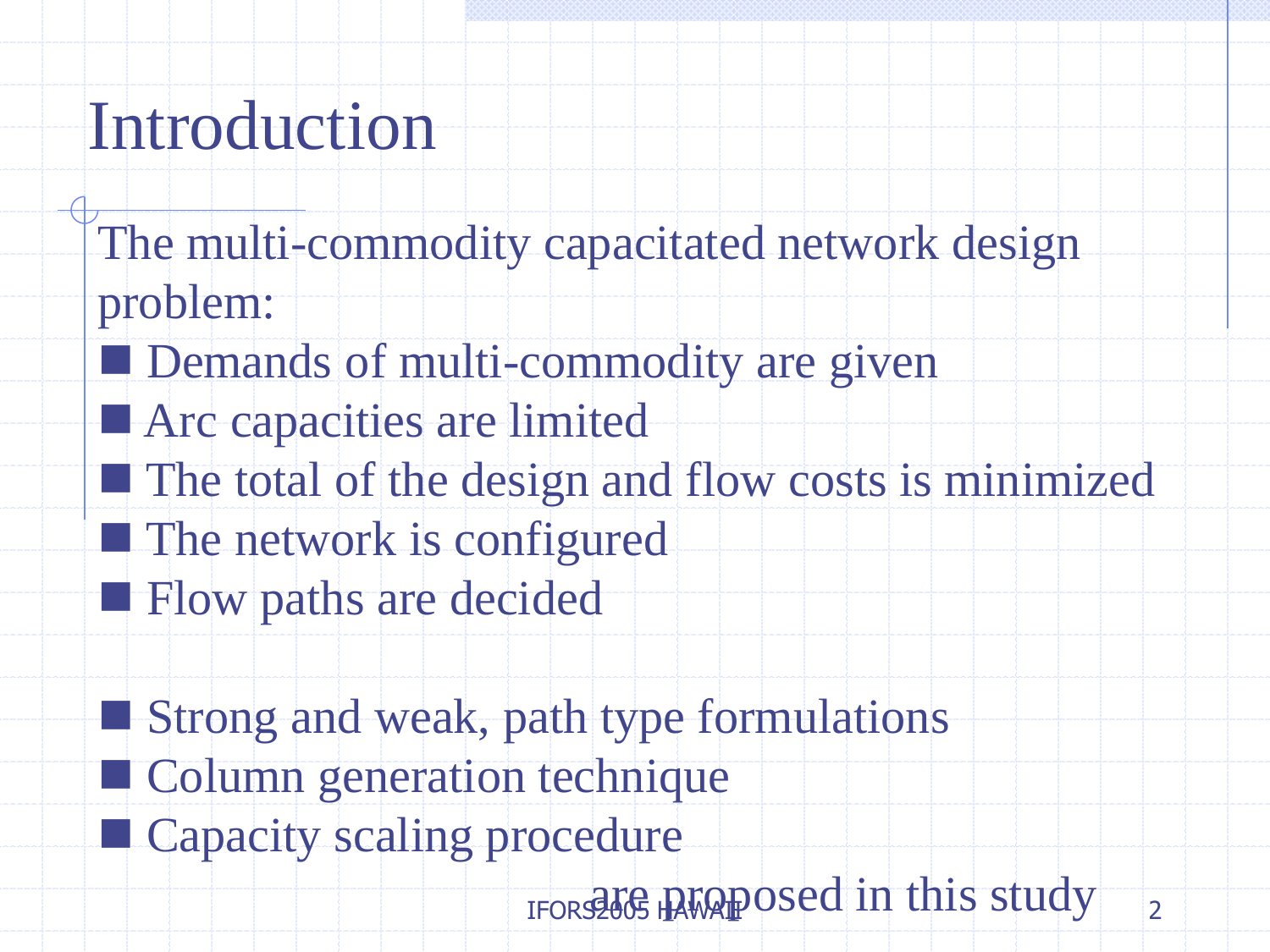# The multi-commodity capacitated network design model



 Node:Distribution center, break bulk point, end-of-line point, computer

 Arc:less-than-truckload service, feeder service, communication line

 Flow:Freights, communication data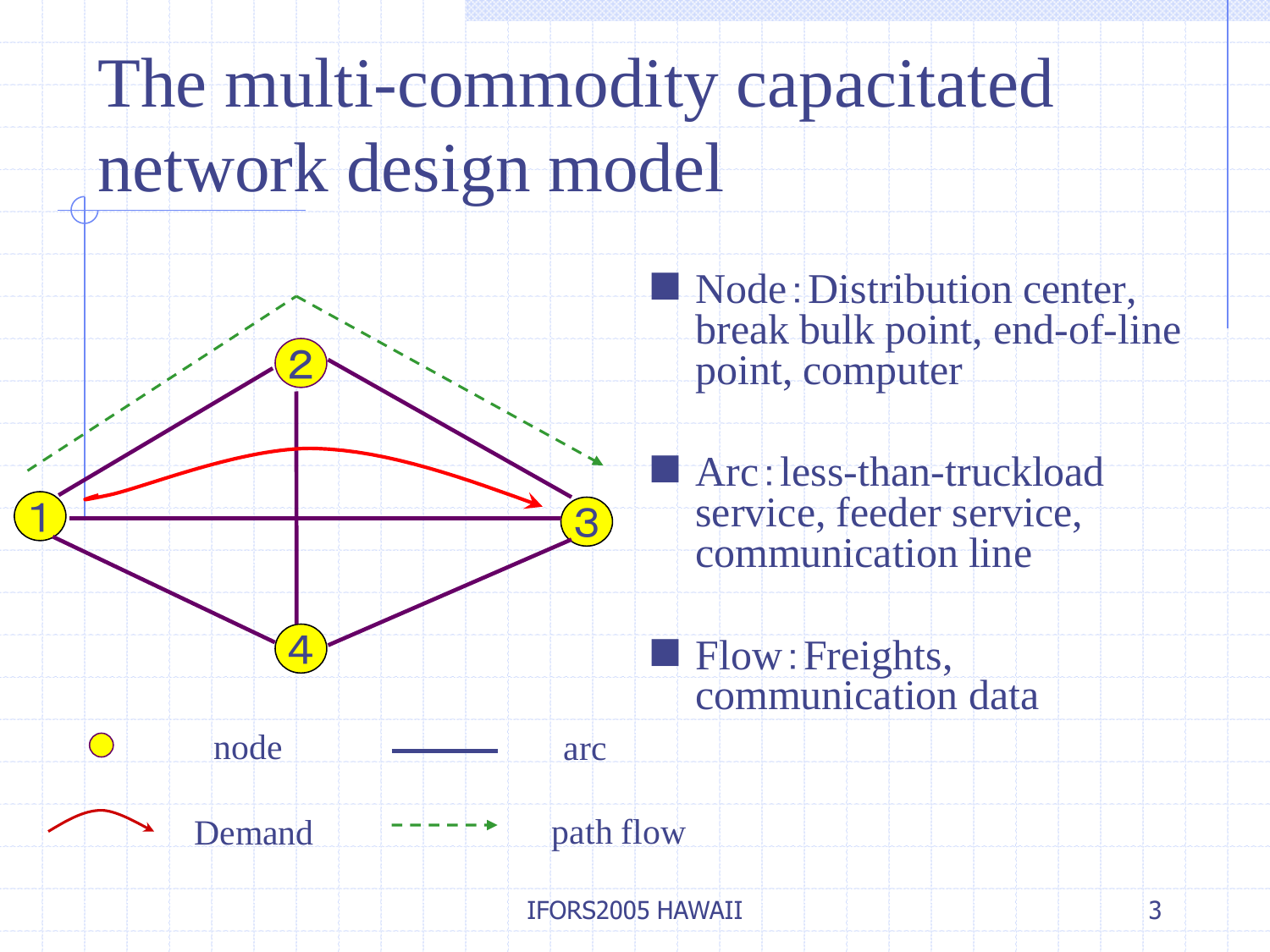# The multi-commodity capacitated network design model



Node: Distribution center, break bulk point, end-of-line point, computer

Arc: less-than-truckload service, feeder service, communication line

4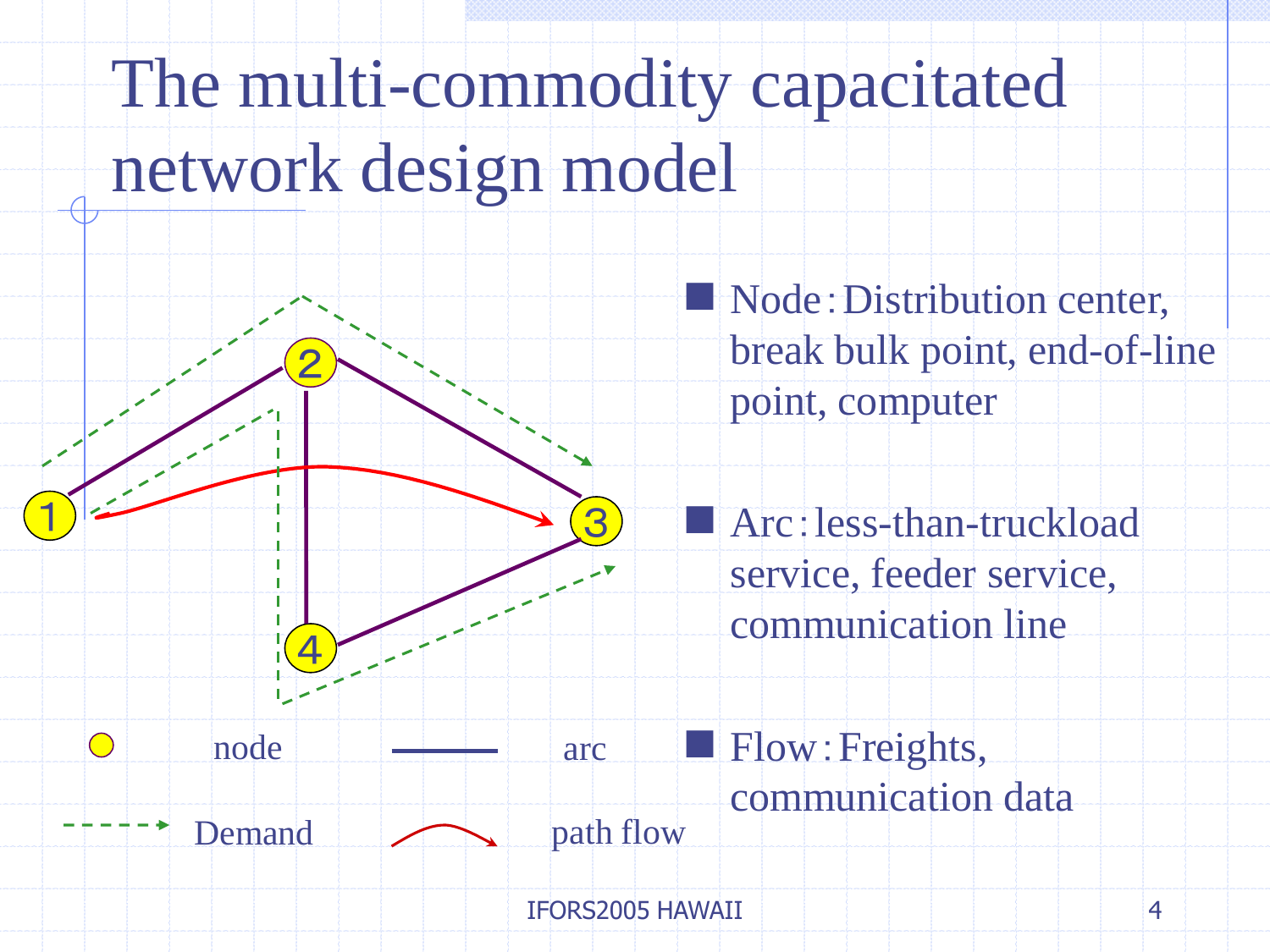#### **Literatures**

- Crainic–Gendron–Hernu (2003) The slope scaling method, changing the flow cost on the weak formulation The slope scaling solution method by the Lagrange relaxation method and the long term memory Crainic–Gendreau–Farvolden(2000) The column generation technique The taboo search method for the base transformation at a simplex method
- Ghamlouche–Crainic–Gendreau (2002, 2003) The cycle based neighborhood structure The path relinking method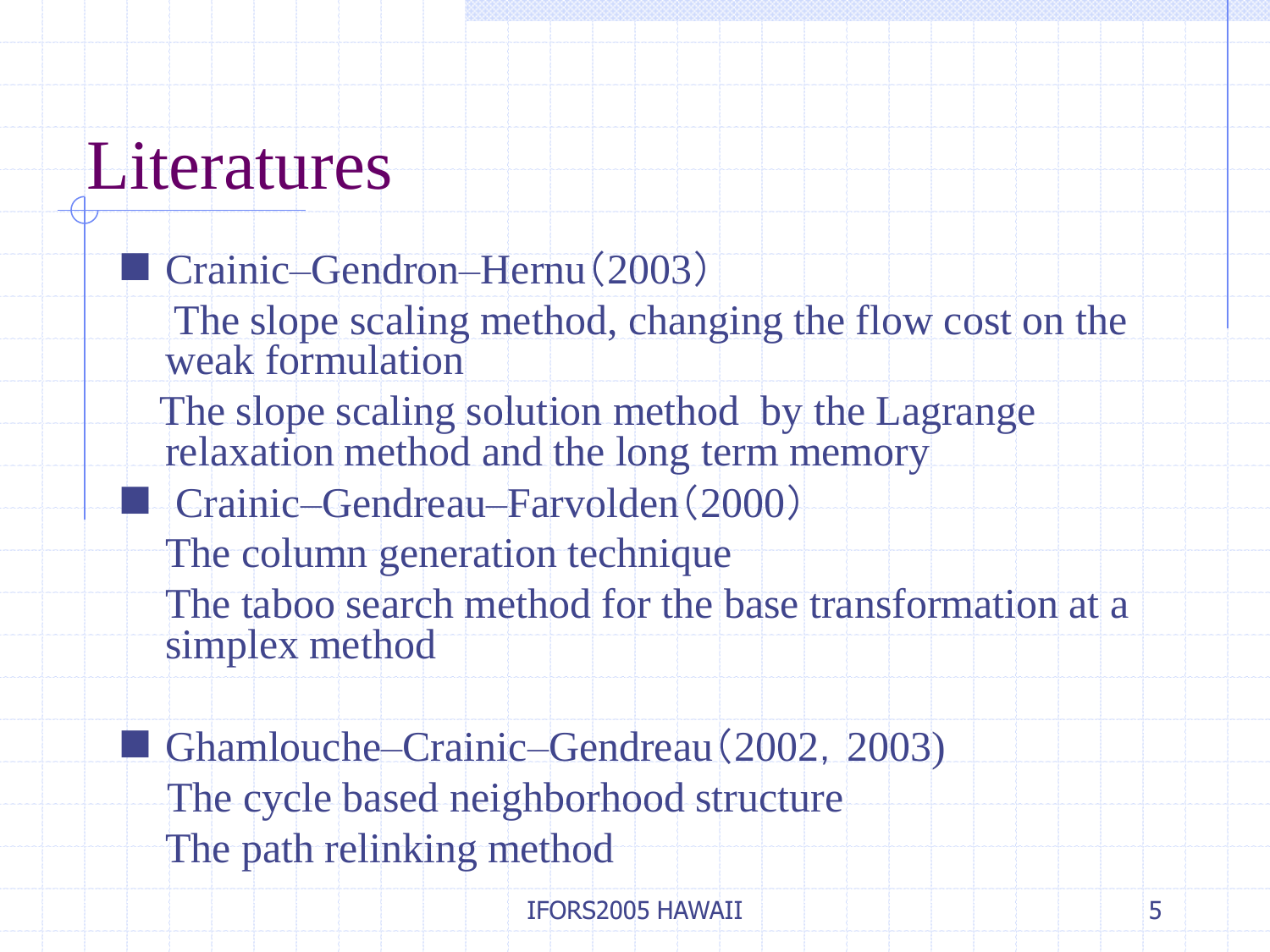## Notations

- *N* : set of nodes
- **A** :set of arcs
- :set of commodities *K*
- $\blacksquare$   $P^k$ :set of paths from origins to destinations for commodity k *P*
- $\blacksquare$  *P*<sup>*k*</sup>. Subset of path *P*<sup>*k*</sup> *P*'
- $\Box$   $d^k$ :demand for commodity k *d*
- $\blacksquare$   $c_{ij}^k$ : unit cost for commodity on arc(*i*, *j*)  $c^{\rm \kappa}_{ij}$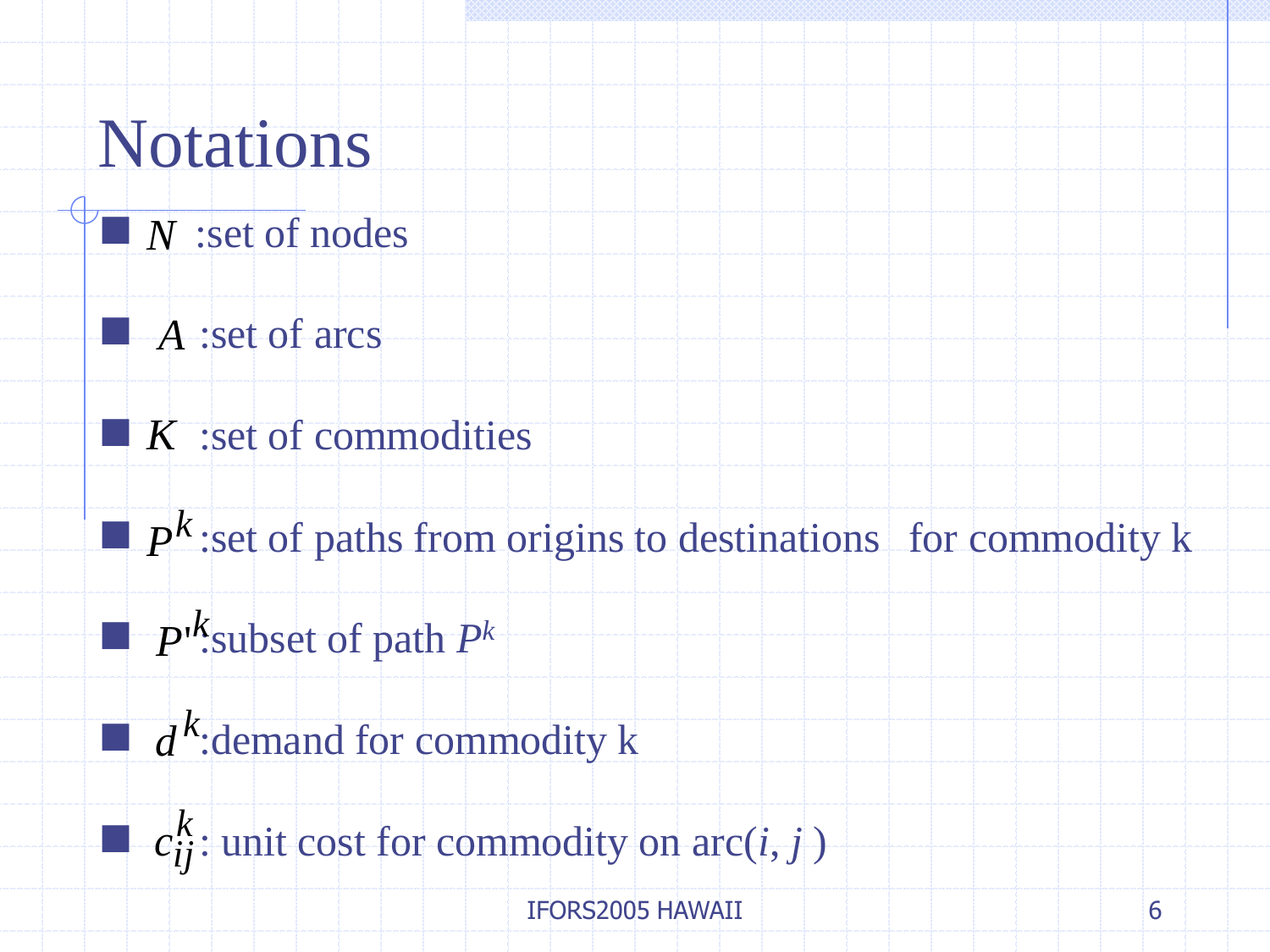## Notations

- $\blacksquare$   $f_{ij}$ : design cost of arc(*i*, *j*)
- $\blacksquare$  *C*<sub>*ij*</sub> : capacity of arc(*i*, *j*)
- $\delta_{ijp:1}$ , if arc  $(i, j)$  is included in path, otherwise 0.
- $\blacksquare$   $x_p^k$  : flow of commodity k on path p,  $x_{\bm p}^{\bm \kappa}$ 
	- continuous nonnegative variable
- $\blacksquare$   $y_{ij:1}$ , if arc  $(i, j)$  is selected, otherwise 0, binary variable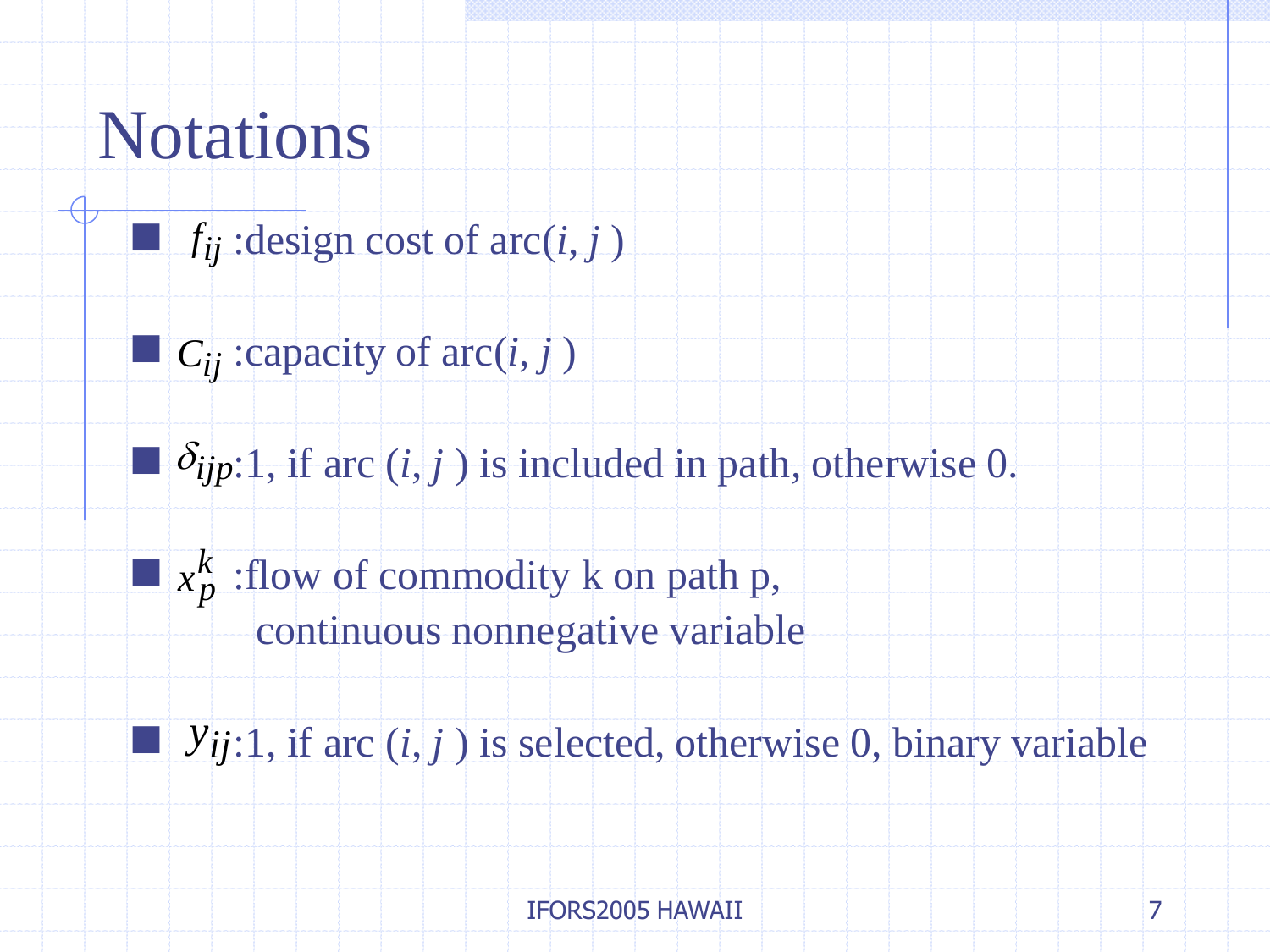#### Strong Path flow Formulation





Flow costs **Design** costs of arcs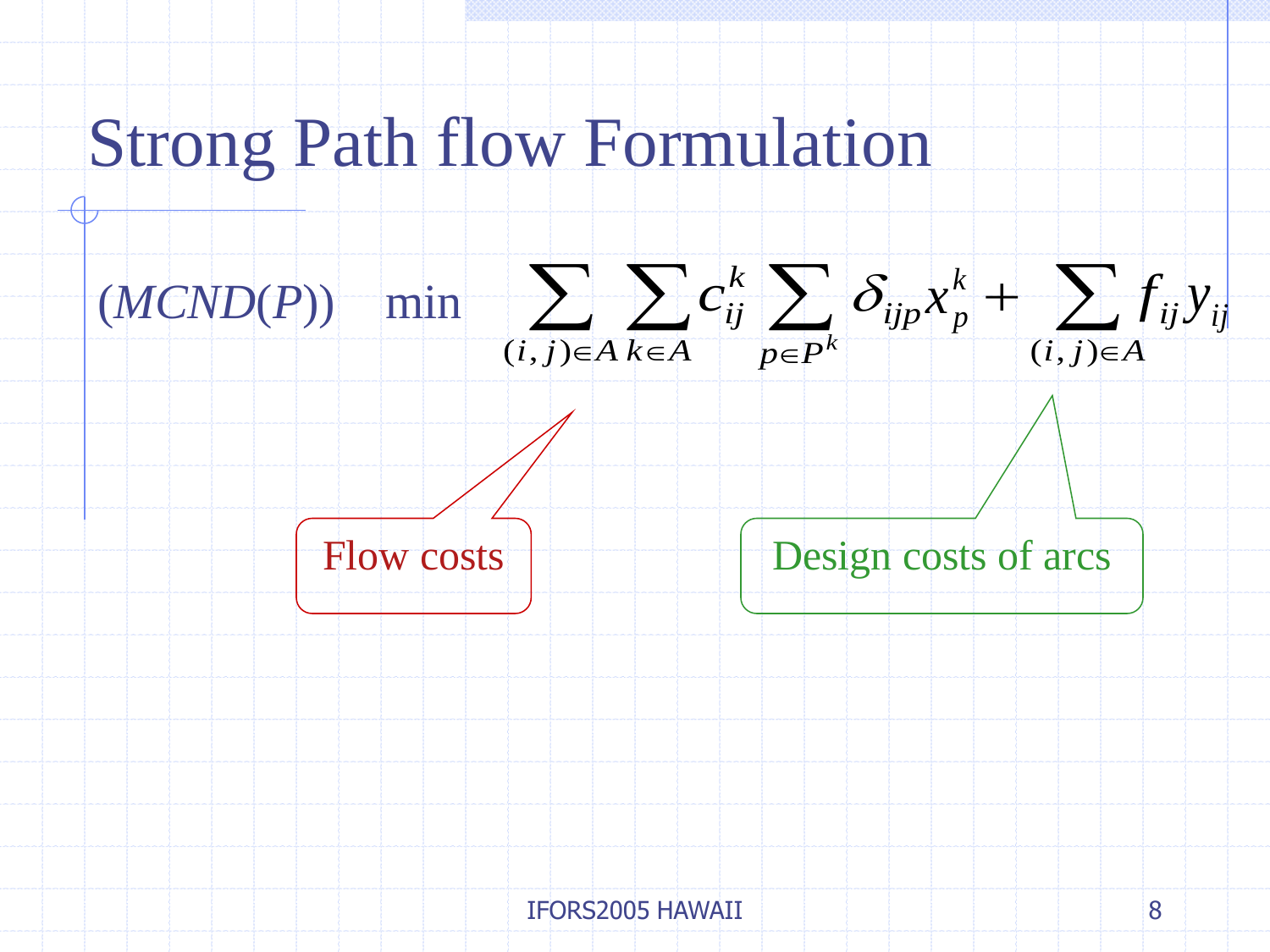#### Formulation

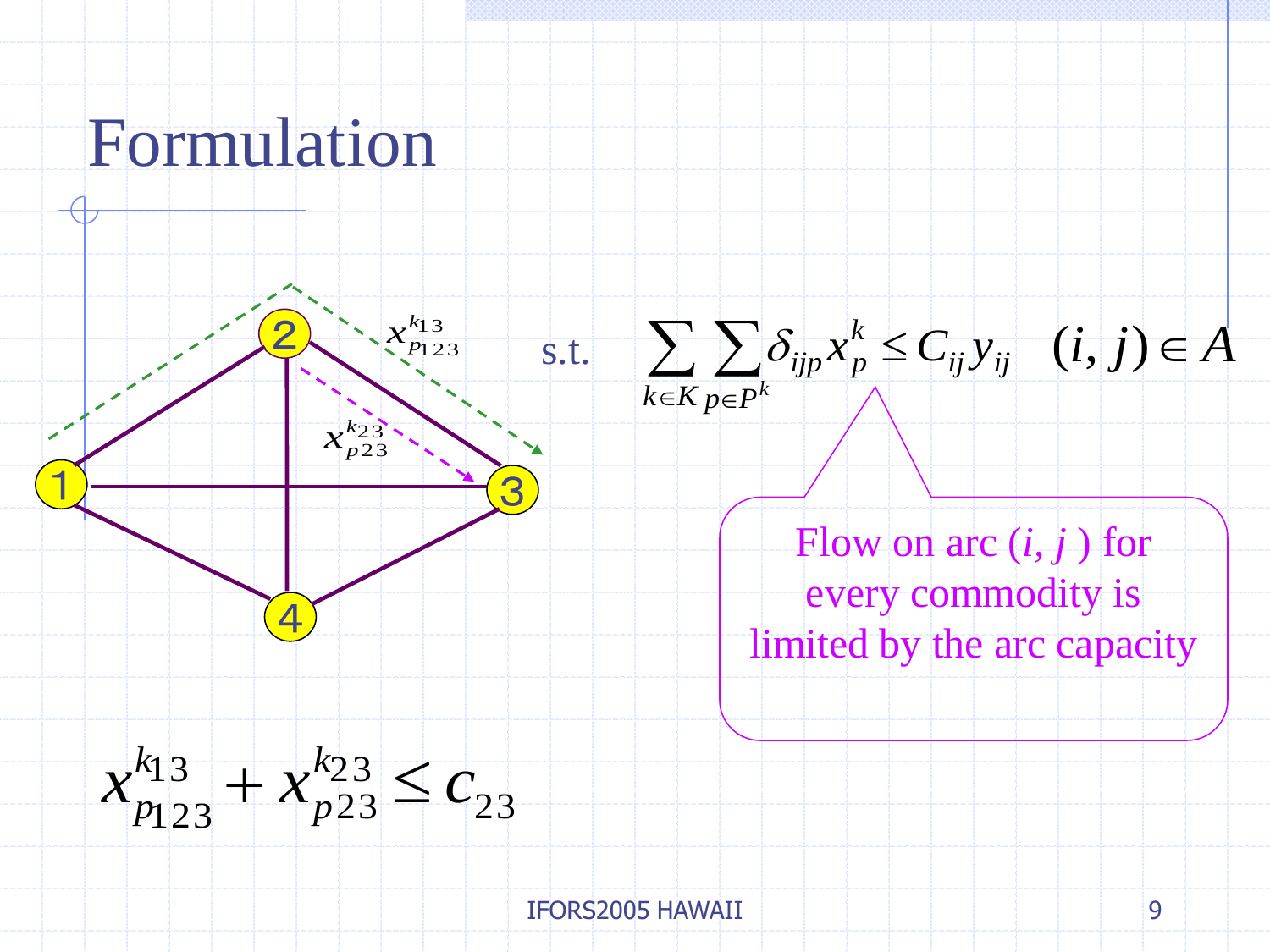#### Formulation





Path flow on arc (*i*,*j*) for commodity *k* can not exceed its demand. Without these constraints MCND(P) becomes a weak formulation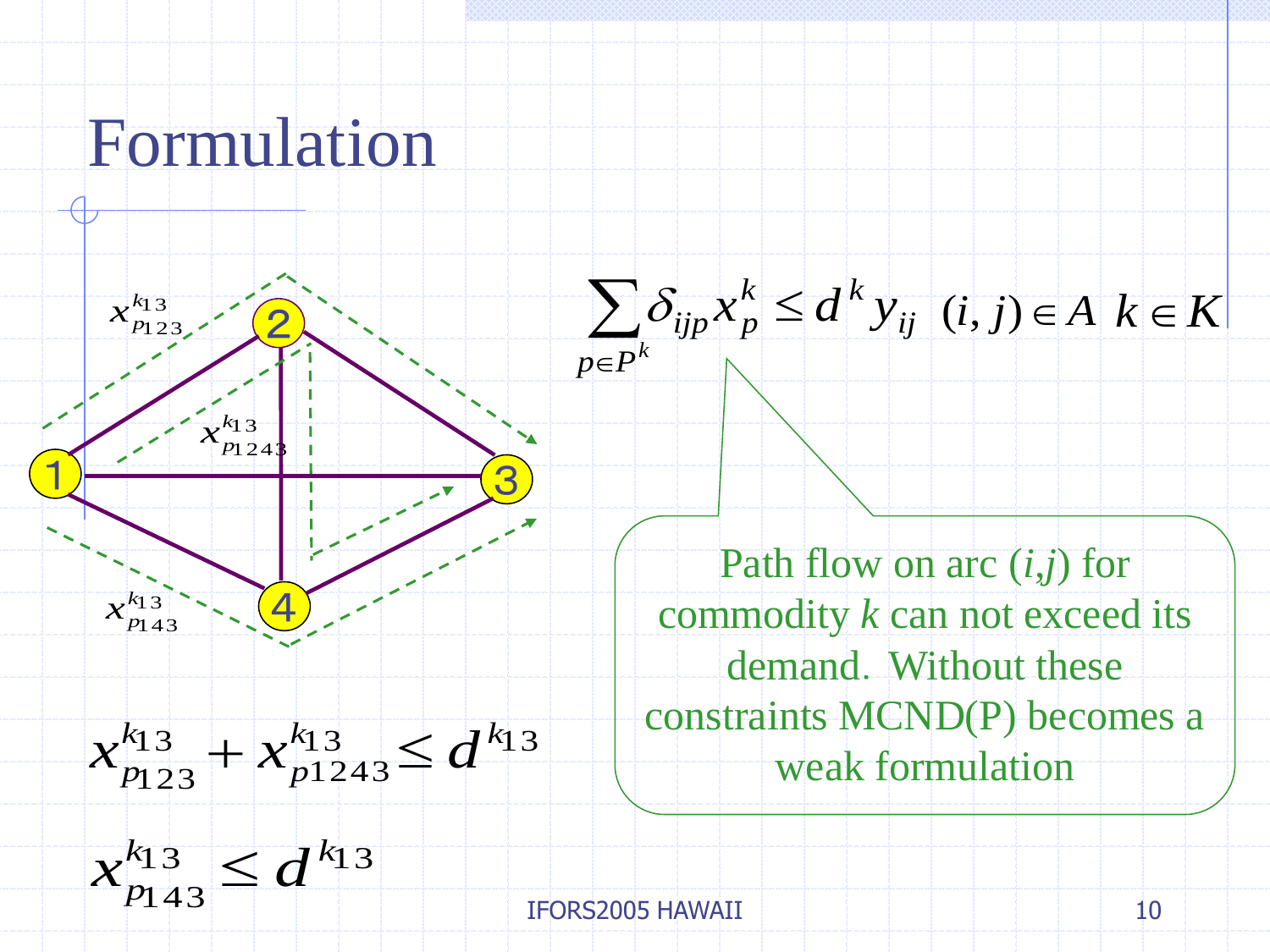



IFORS2005 HAWAII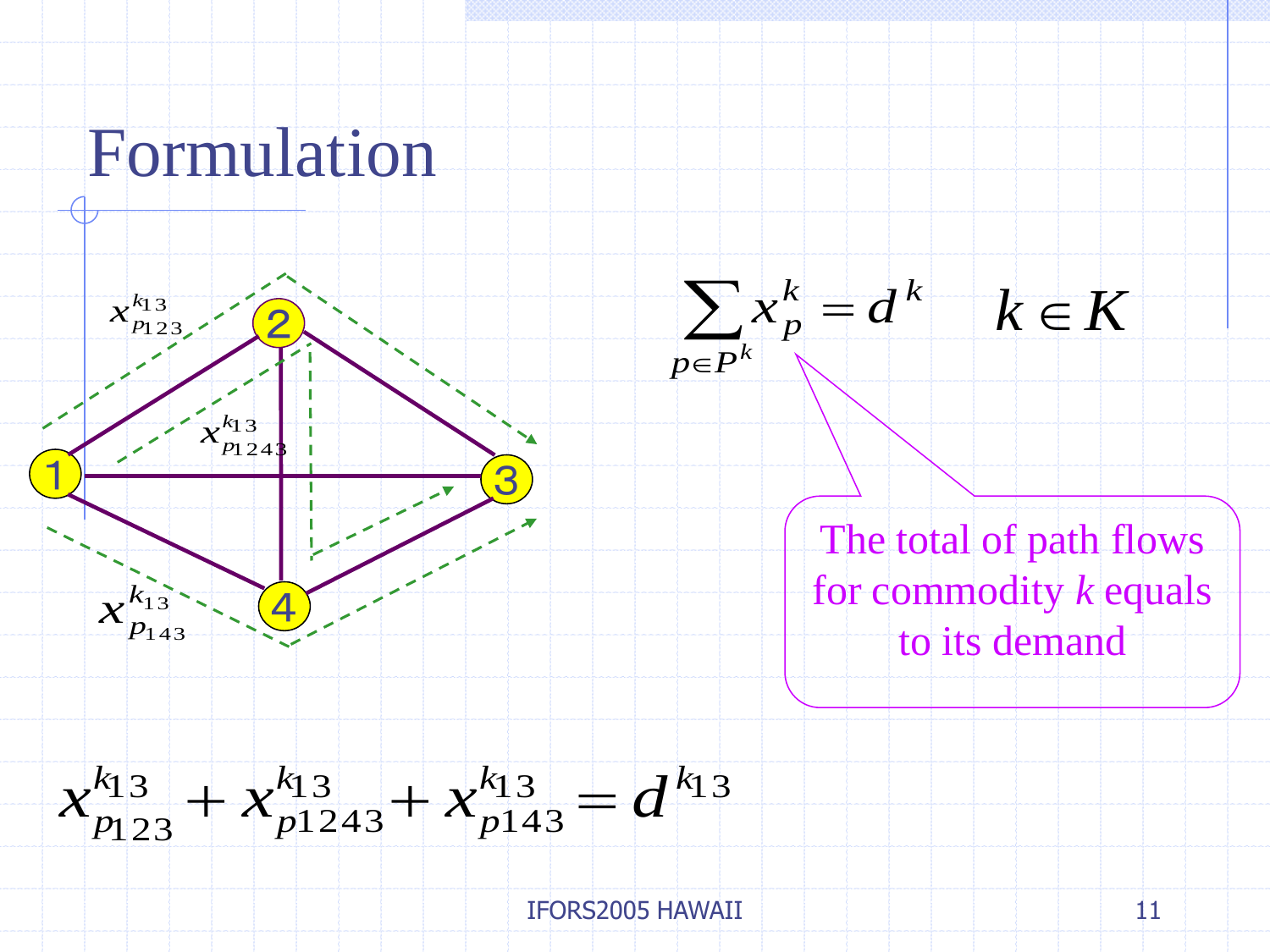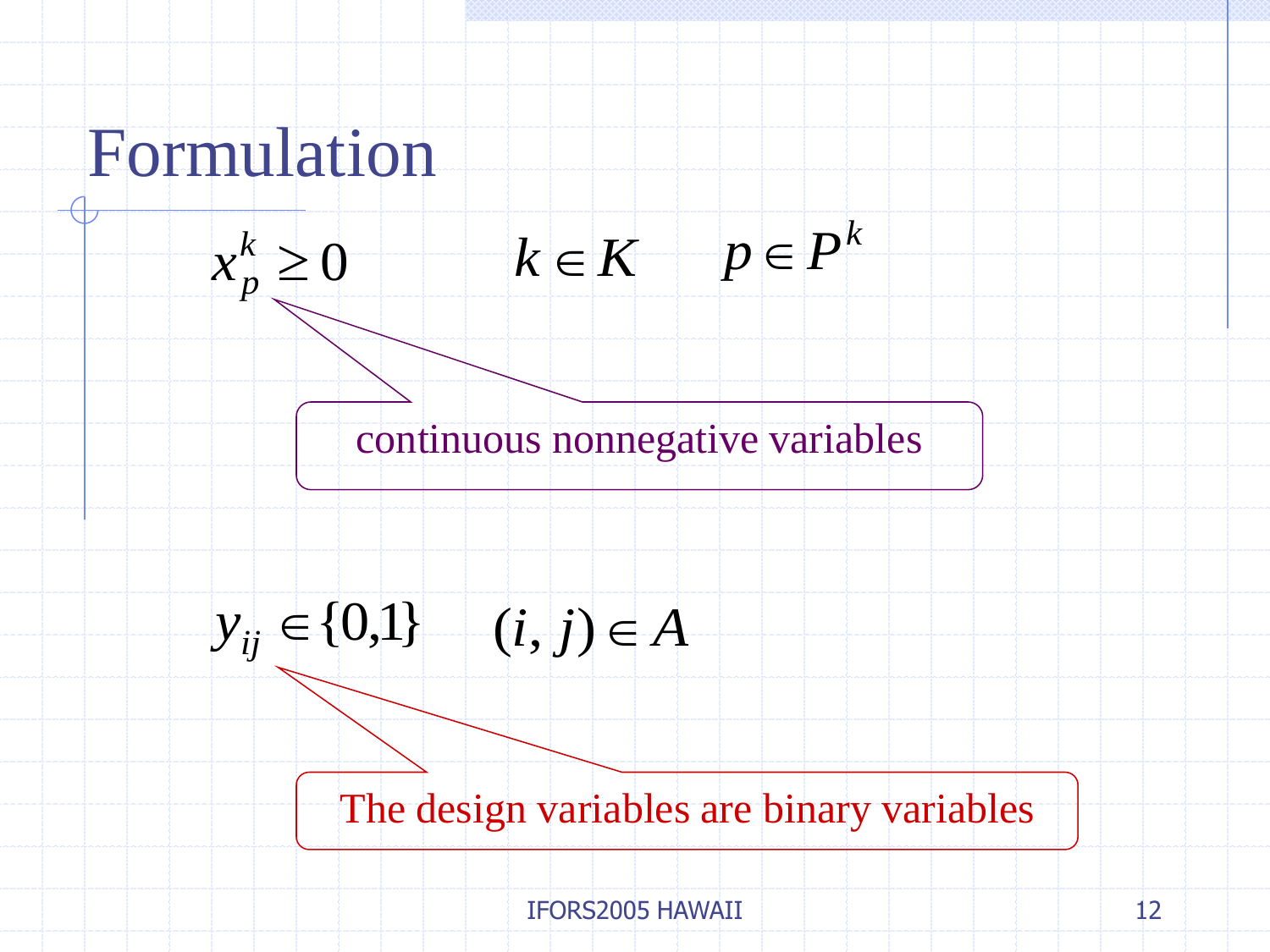## Formulation using P', subset of P

#### $\sum \ \sum c_{ij}^k \ \sum \ \delta_{ijp} x_p^k + \ \sum$  $e \in A$   $k \in A$   $p \in P^{\{k\}}$   $(i, j) \in A$ ┿  $i, j \in A$   $k \in A$  *p*  $\in P$  *i k (i,j)* $\in A$ *ij ij k*  $i$ *jp* $\lambda$ <sub>*p*</sub> *k ij k*  $c_{ii}^k$   $\sum \delta_{iip} x_n^k + \sum f_{ii} y$  $(i, j) \in A$   $k \in A$   $p \in P^k$   $(i, j)$  $(MCND(P^{\prime}))$  min  $\sum C_{ij}^{k} \sum C_{ij}^{k}$







 $p \ge 0$  *k*  $\in K$  *p*  $p \in P^k$ 

 ${y_{ii}} \in \{0,1\}$   $(i, j) \in A$ 

Without these constraints MCND(P) becomes a weak formulation

IFORS2005 HAWAII

 $\frac{k}{p} \geq 0$ 

(6)

(4)

(5)

(1)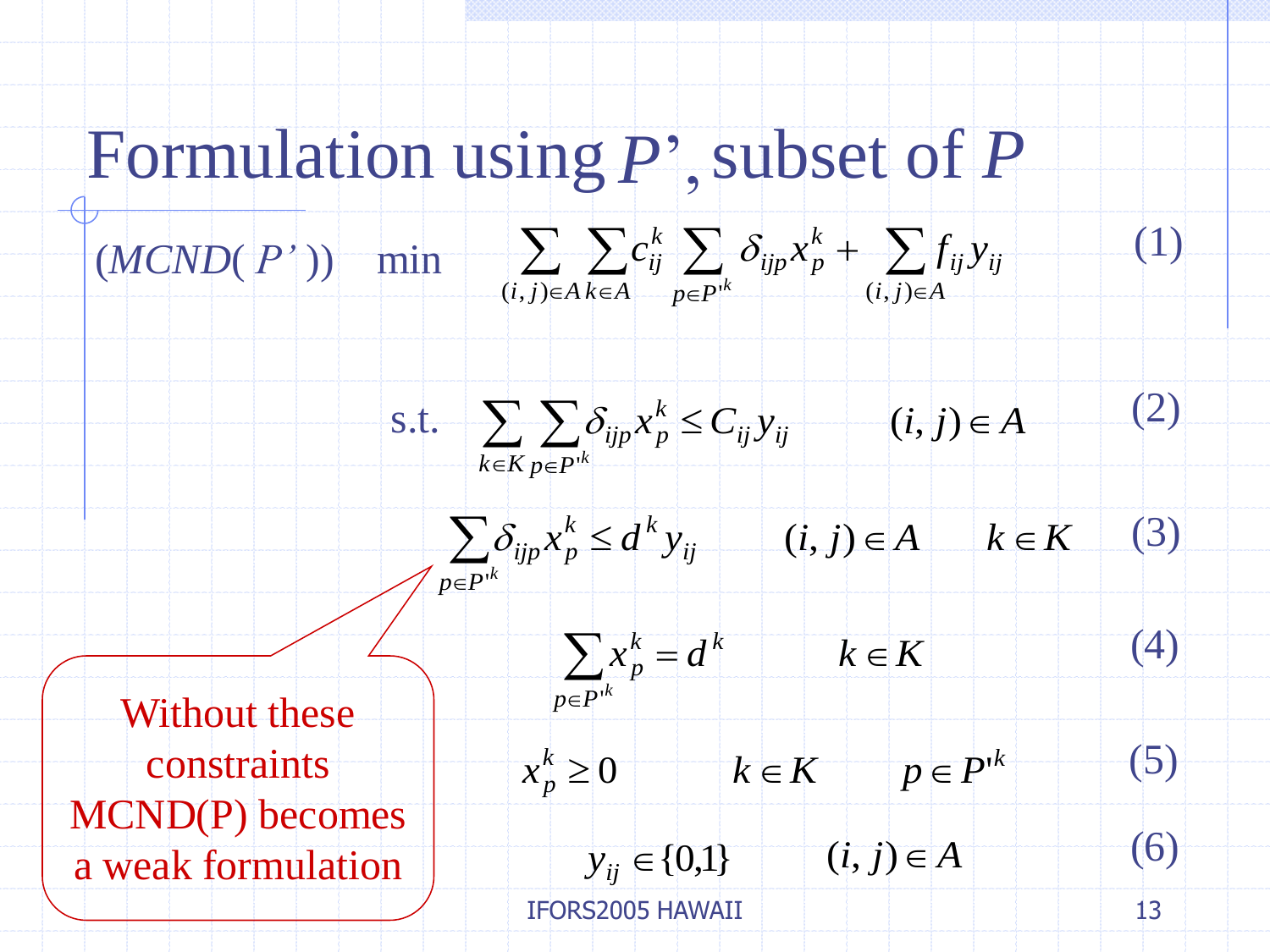## Capacity scaling procedure

- Solve the linear relaxation problem
	- Change the capacities of arcs based on solutions of LP relaxation and previous capacities and solve LP
	- $\triangleright$  Iterate above procedures, until the design variables *y* converge at 0 or 1
- Solve the multi-commodity flow problem with fixed design variable y, based on convergent solutions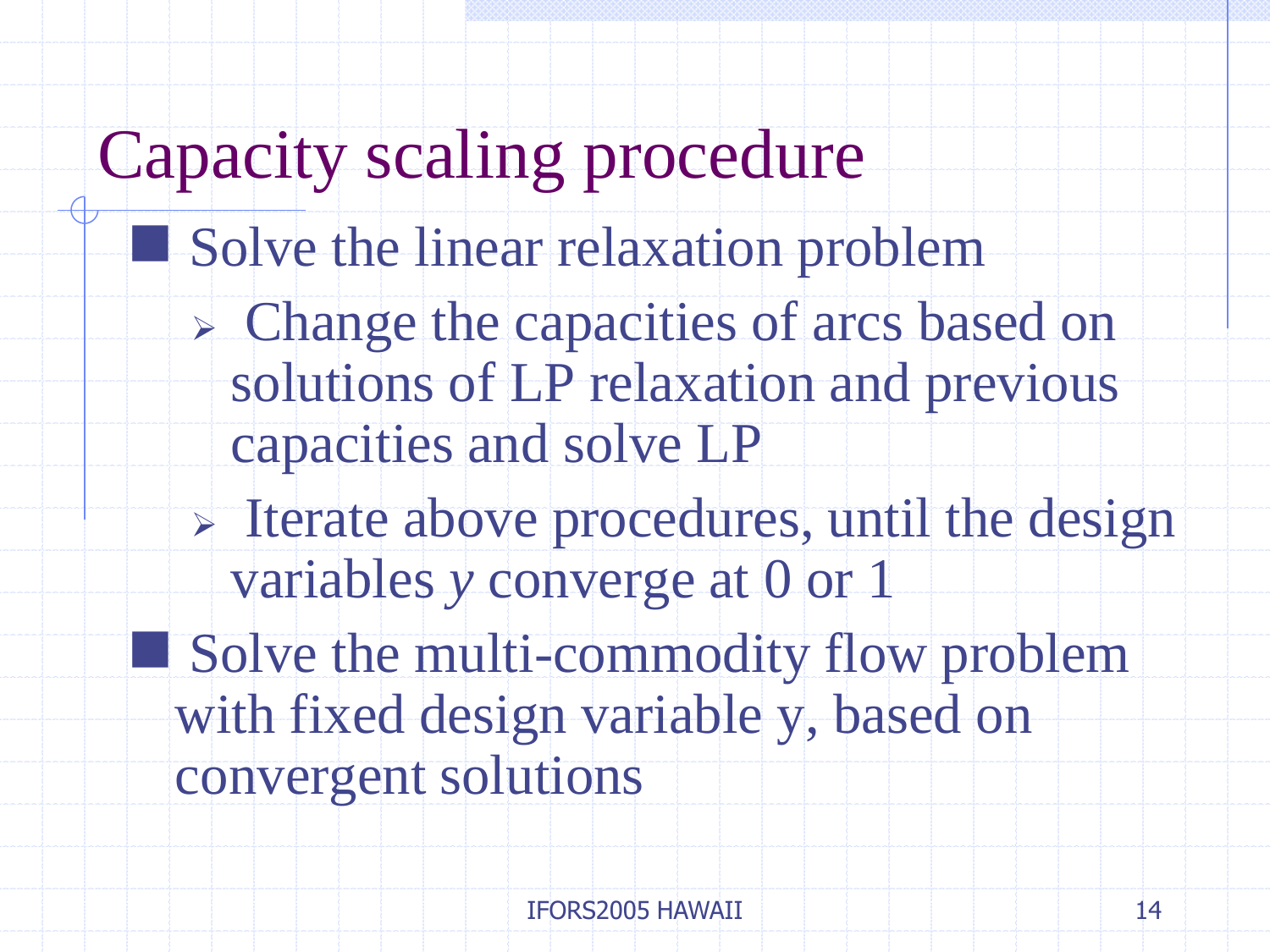

*x*

## Capacity scaling procedure





15  $\blacksquare$  Once *C*' is less than the optimal solution  $x^*$ , the optimal solution can never be obtained. IFORS2005 HAWAII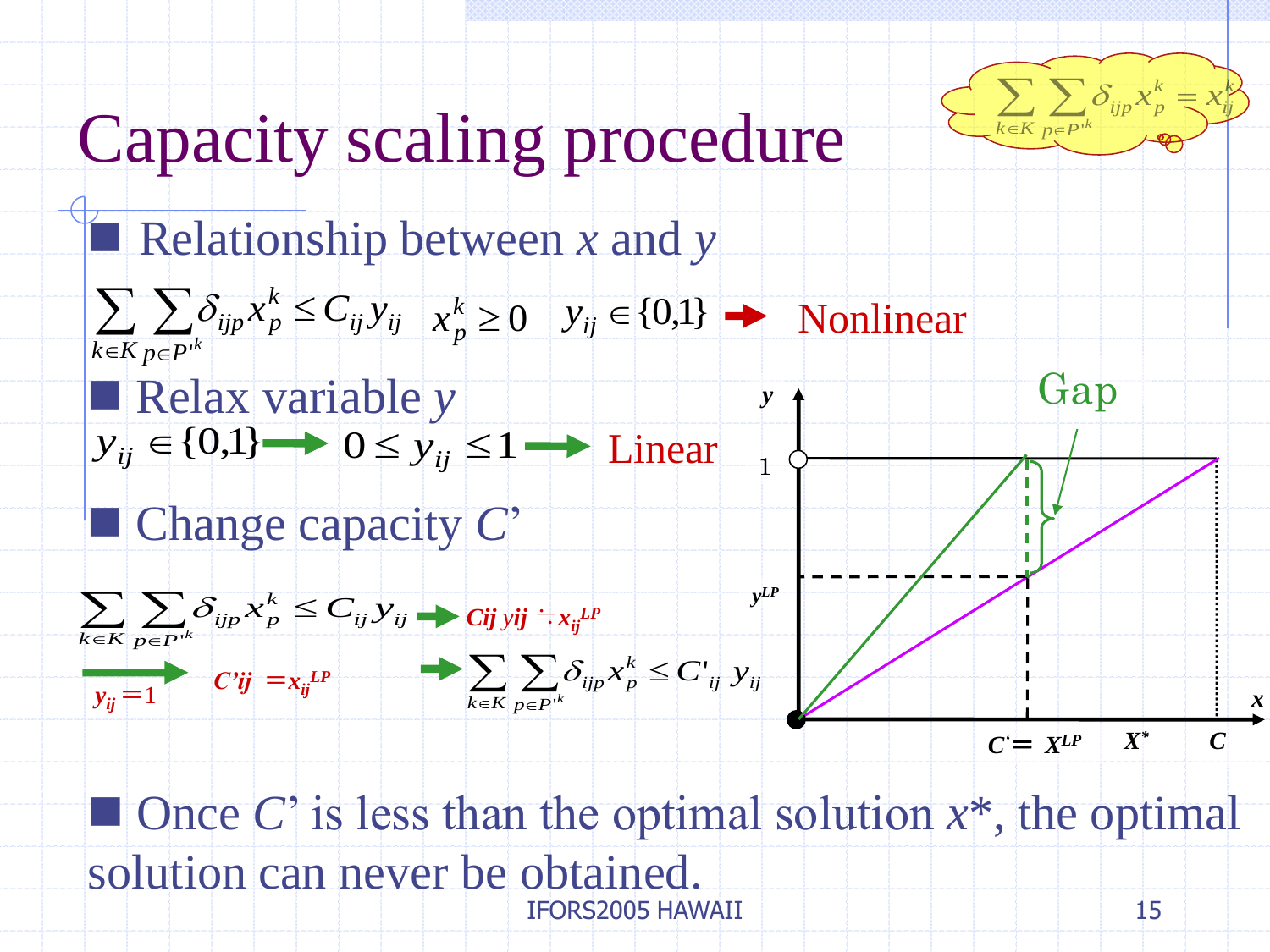

#### Capacity scaling procedure

- *y*  $C_{ij}^{'} = \lambda x_{ij}^{LP} + (1 - \lambda)C_{ij}^{'}$ **Capacity scaling procedure**<br> **C** Change capacity C' by the smoothing parameter<br>  $C_{ij} = \lambda x_{ij}^{LP} + (1 - \lambda)C_{ij}$ <br>  $\geq$  Sudden changes of C'<br>
can be prevented<br> **C** Change the upper bound of y<br>  $0 \leq x_{ij} \leq C_{ij} \Rightarrow 0 \leq C_{ij}$   $y_{$  $\blacksquare$  Change capacity *C*' by the smoothing parameter  $\lambda$
- Sudden changes of *C'*
	- can be prevented
- Change the upper bound of *y* 
	- $0 \le x_{ij} \le C_{ij} = 0 \le C'_{ij}$   $y_{ij} \le C'_{ij}$
	- *ij ij*  $ij \geq C$  $y_{ij} \leq \frac{y_i}{c}$  $0 \le y_{ij} \le 1 \longrightarrow 0 \le y_{ij} \le$
- $\triangleright$   $x^{LP}$  can get the values which is greater than *C*<sup>*'*</sup>
- 

*C*

*y LP*

1

*y'LP*

*x*

*XLP C X'LP*

*C'*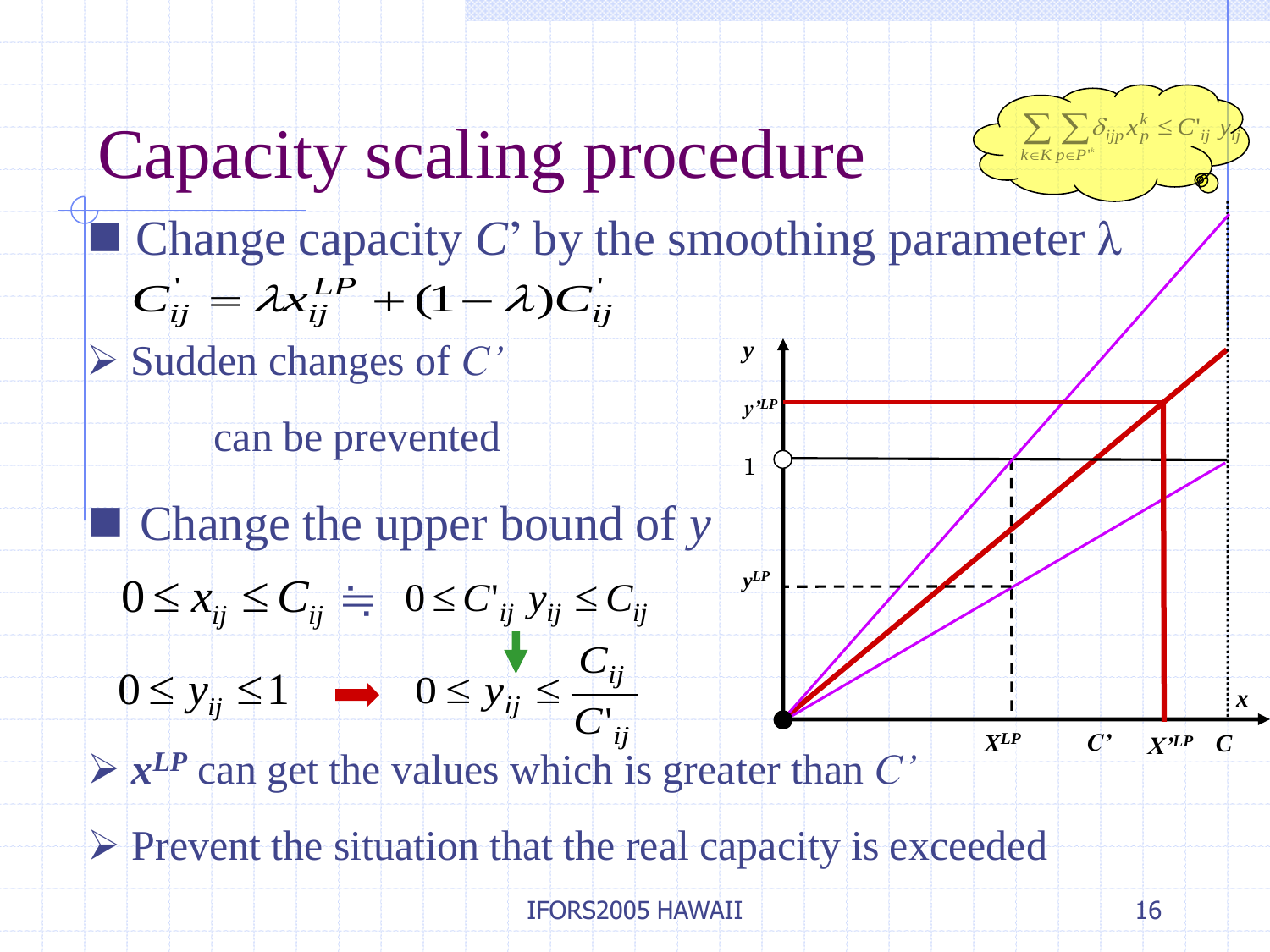#### Column generation

When the numbers of arcs and commodities become large, the number of paths may increase extremely

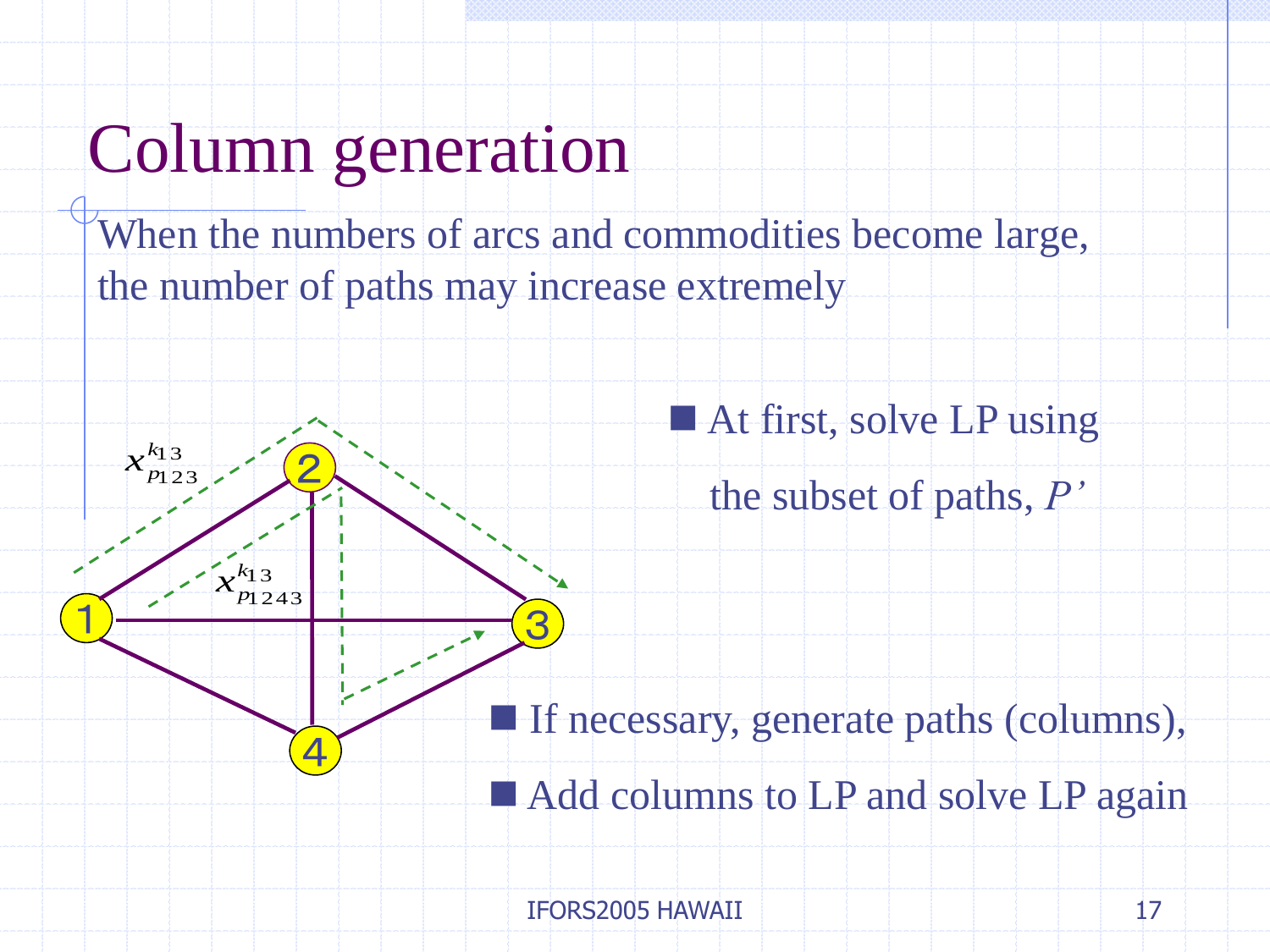#### Restricted primal problem LP relaxation of (*MCND*(*P'*))

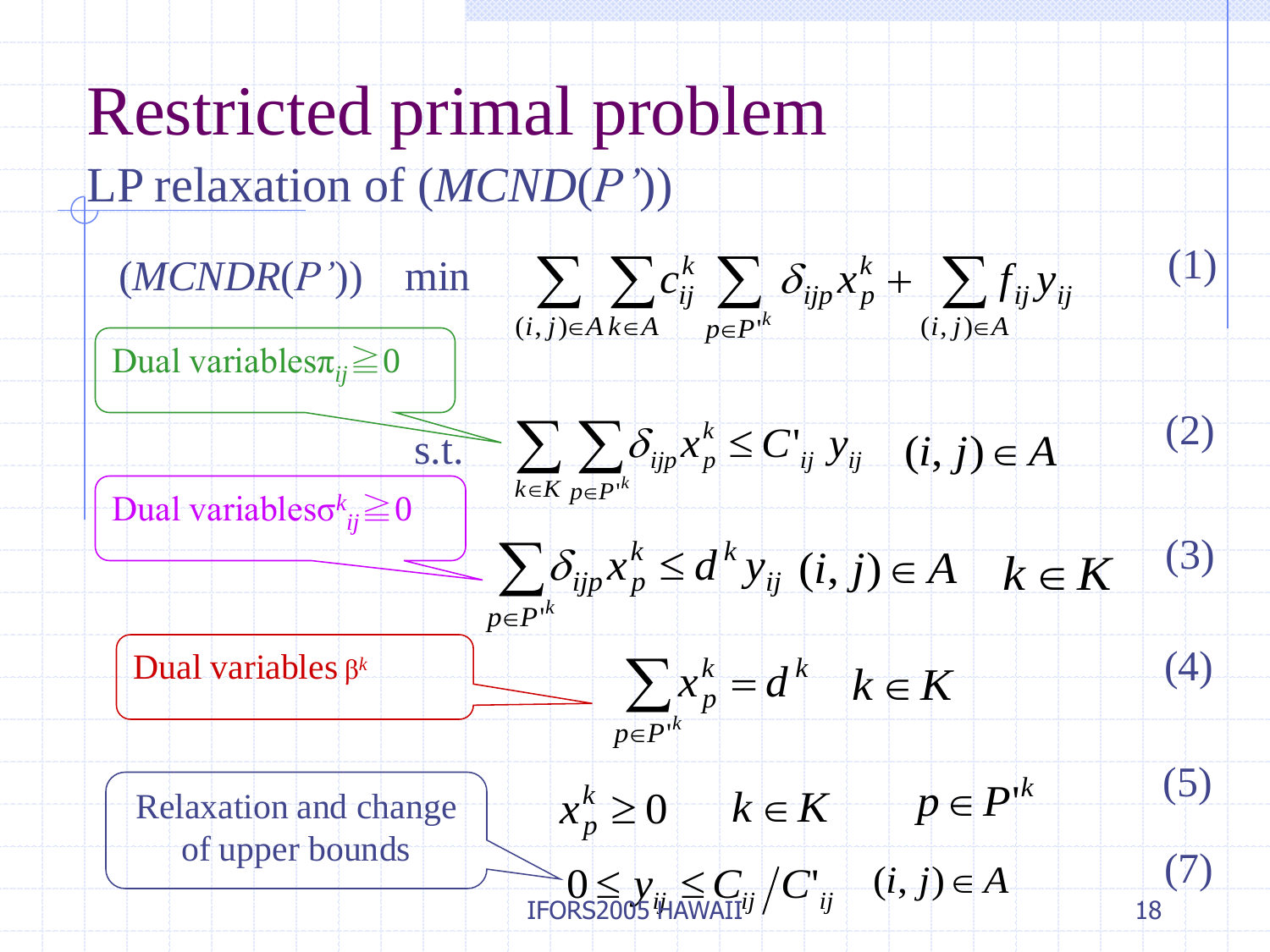## Column generation -Reduced cost

Using dual variables, substitute constraints (2),(3),(4) into the objective function



 $\blacksquare$  All coefficients of x : nonnegative at the optimal solution Coefficient : the reduced cost for *x*. Solve the pricing problem Decide whether the reduced cost is negative or  $\sum_{k \in A} \sum_{p \in P^k} \left[ \sum_{(i,j) \in A} (c_{ij}^k + \pi_{ij} + \sigma_{ij}^k) \delta_{ijp} - \beta^k \right] x_p^k + \sum_{(i,j) \in A} (f_{ij} - \pi_{ij} C_{ij} - \sum_{k \in K} \sigma_{ij}^k d^k) y_{ij} + \sum_{k \in K}$ <br>
All coefficients of x : nonnegative at the optimal sol<br>
Coefficient : the reduced cos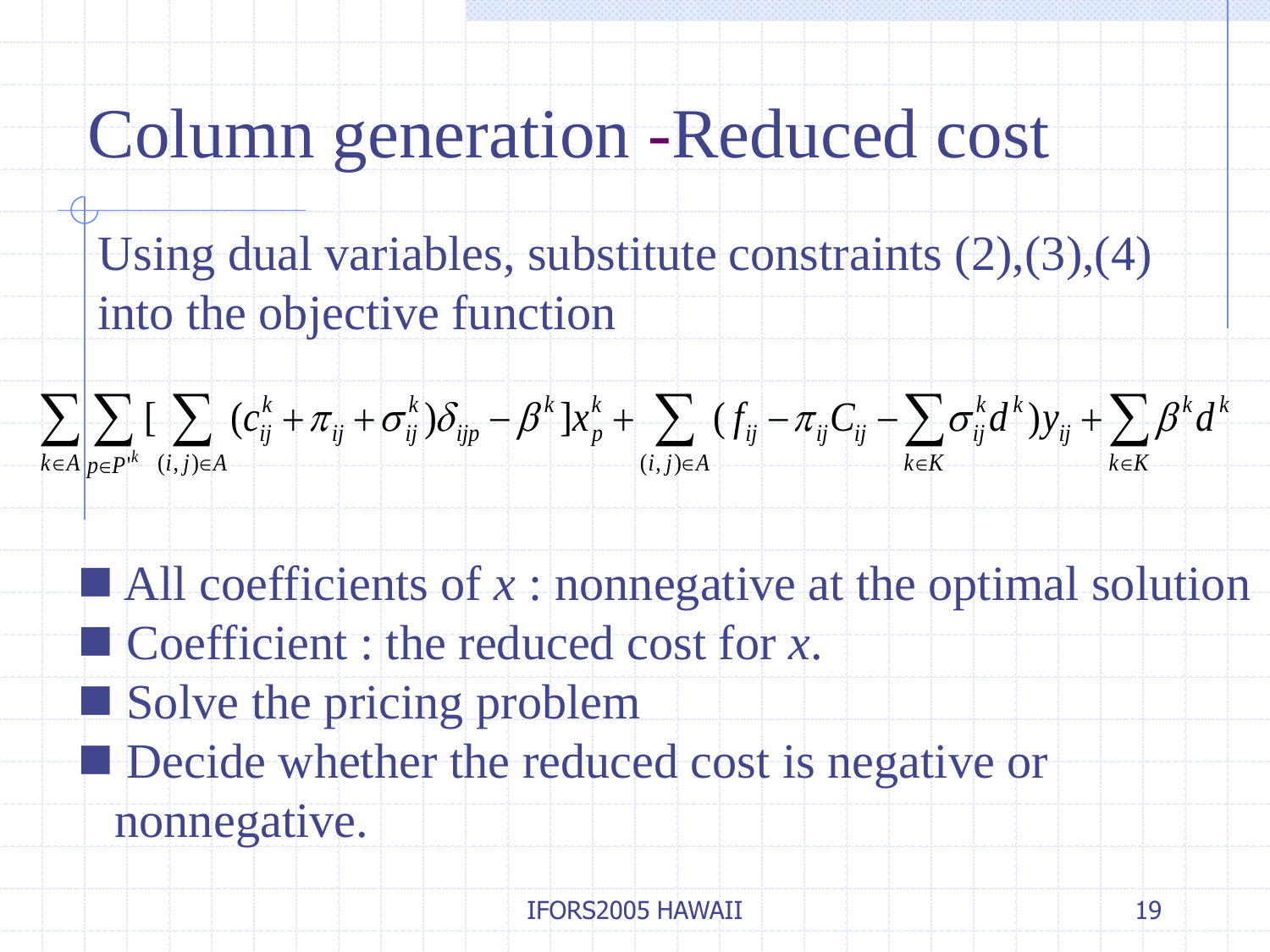#### Column generation -Reduced cost

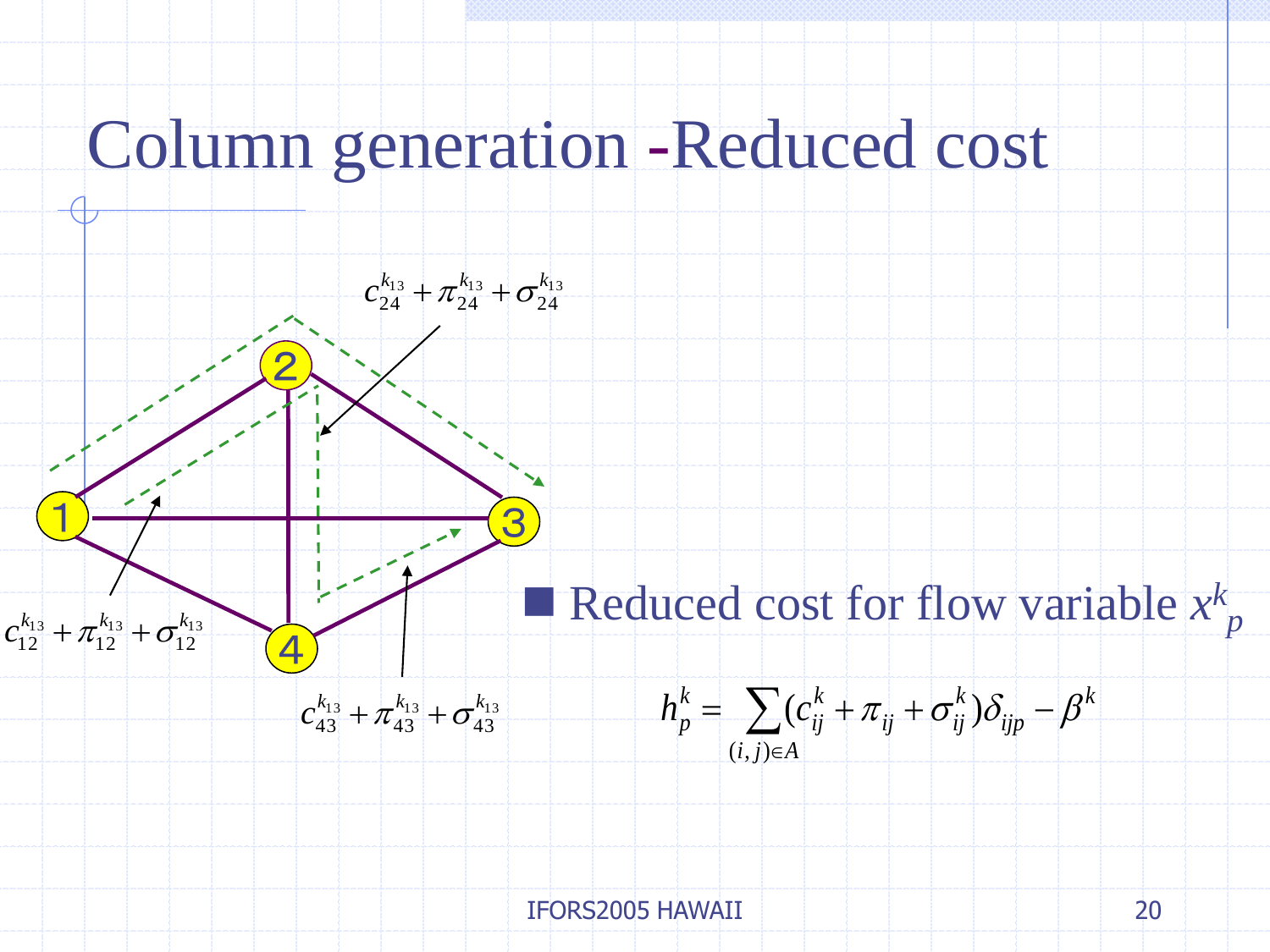## Column generation - Pricing problem

- For each commodity,
- **Pricing problem : shortest path problem**



21  $\blacksquare$  If the reduced cost is negative, then this shortest path is added as a path flow variable. IFORS2005 HAWAII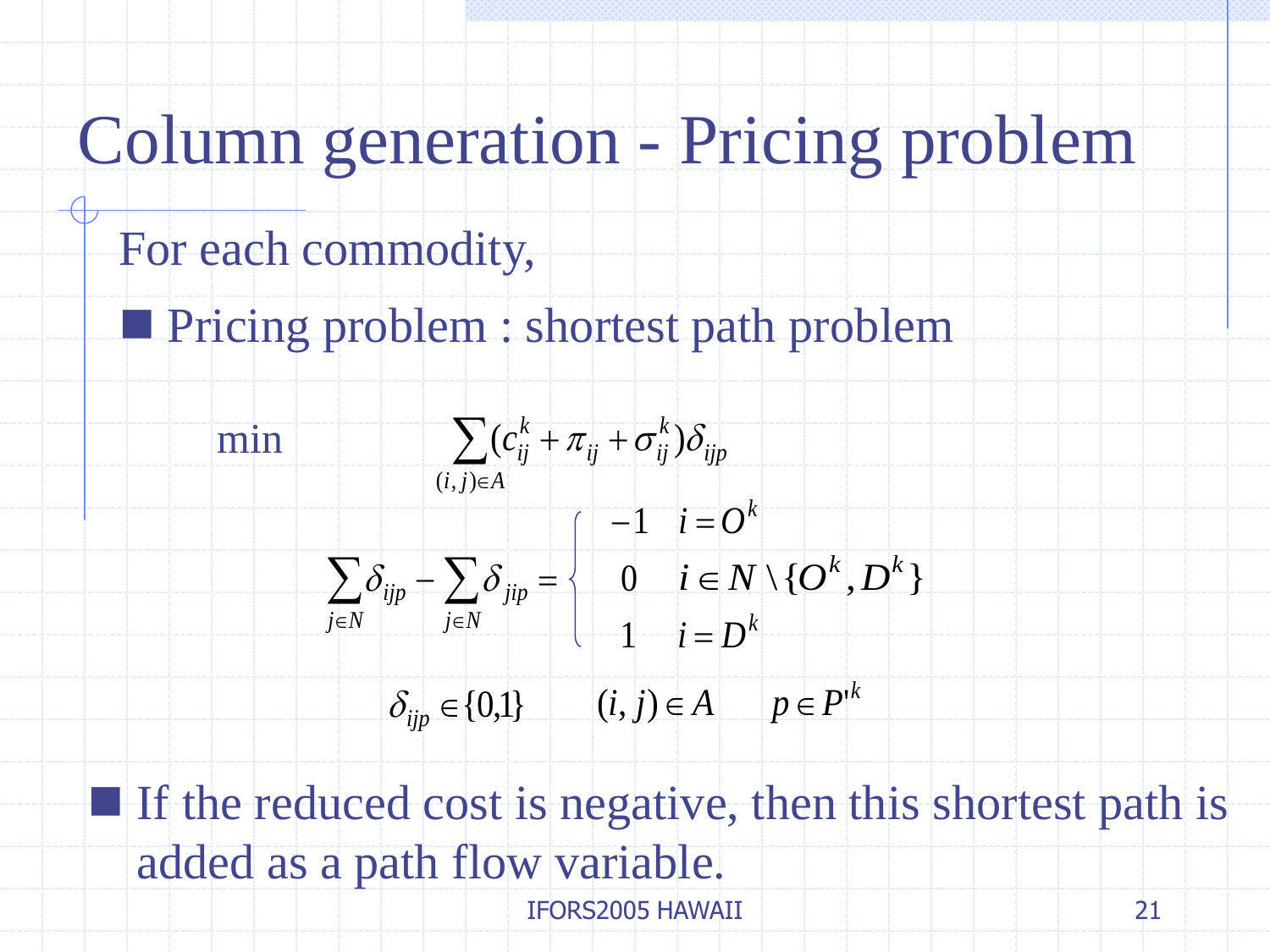#### Procedure of column generation

- 1) Obtain the set of paths for every commodity *k*, and defined it as *P'<sup>k</sup>*
- 2) Solve *MCNDR*(*P'*), obtain dual variables
- $\boldsymbol{\pi}_{_{ij}}$  , $\mathbf{\sigma}_{_{ij}}^{_k}$  , $\boldsymbol{\beta}_{_k}$ 3) For all commodities do
	- a) Let the arc cost be  $(c^{k}_{ij}+\pi_{ij}+\sigma^{k}_{ij})$ , and solve the shortest path problem for commodity *k*, then
		- obtain the value of *h k p*
		- b) If  $h^k$ <sub>p</sub> < 0, add the path to *P*'<sup>*k*</sup>
- 4) If paths are add to *P*, go to 2); Otherwise, end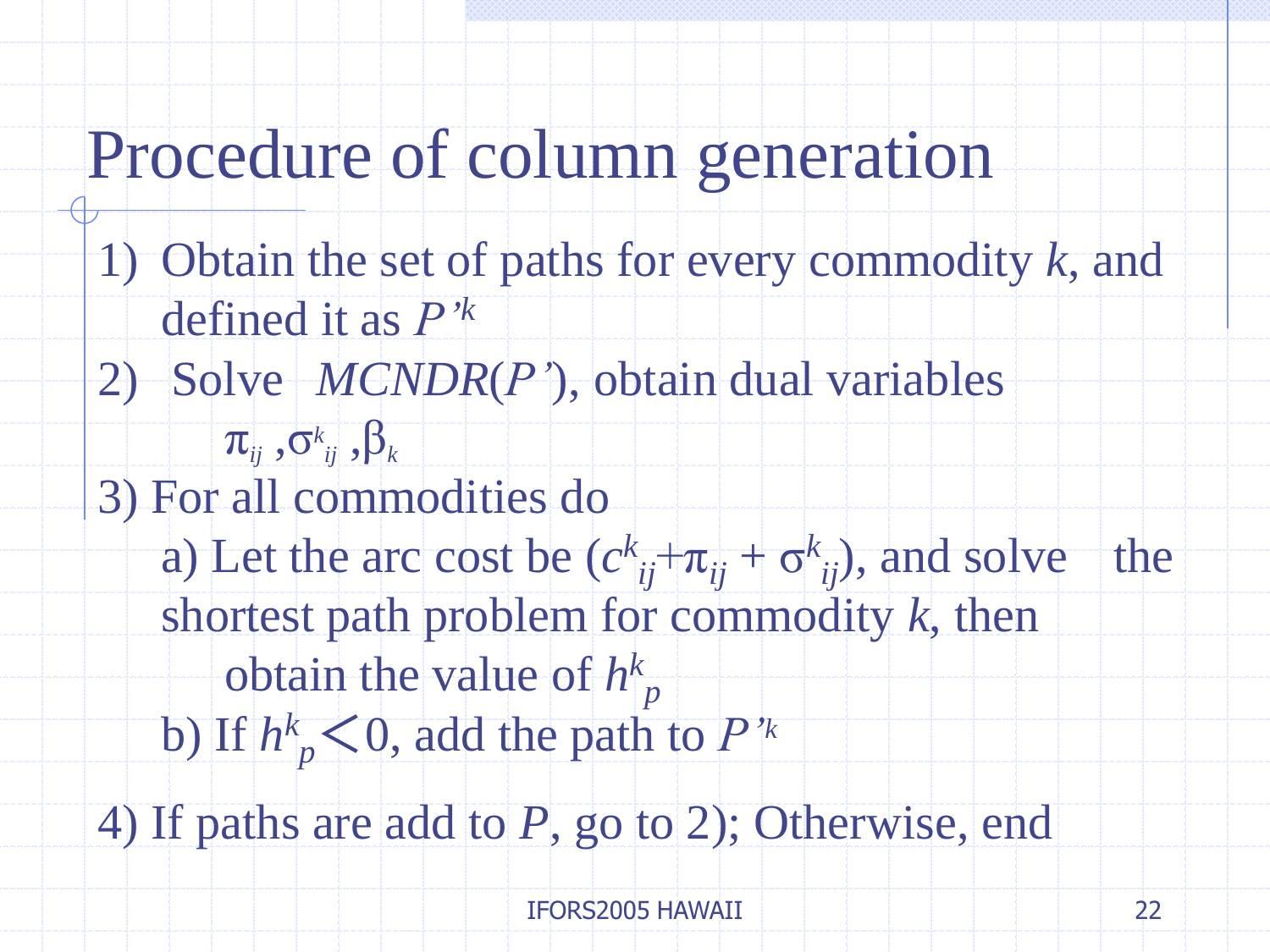#### Row generation

**The number of forcing constraints is depended on** the product space of arcs and commodities

 $\sum$  $\in$  $\leq$  $p \in P^{\dagger k}$ *ij k k*  $\sum_{ijp}^k x_p^k \leq d^k y$ '  $\delta_{\text{lin}} x_{p}^{k} \leq d^{k} y_{i}$   $(i, j) \in A$   $k \in K$ (3)

- For example, 500 arcs, 100 commodities, forcing constraints is up to 50000
- When columns are generated, forcing constraints (rows) correspond to columns are added.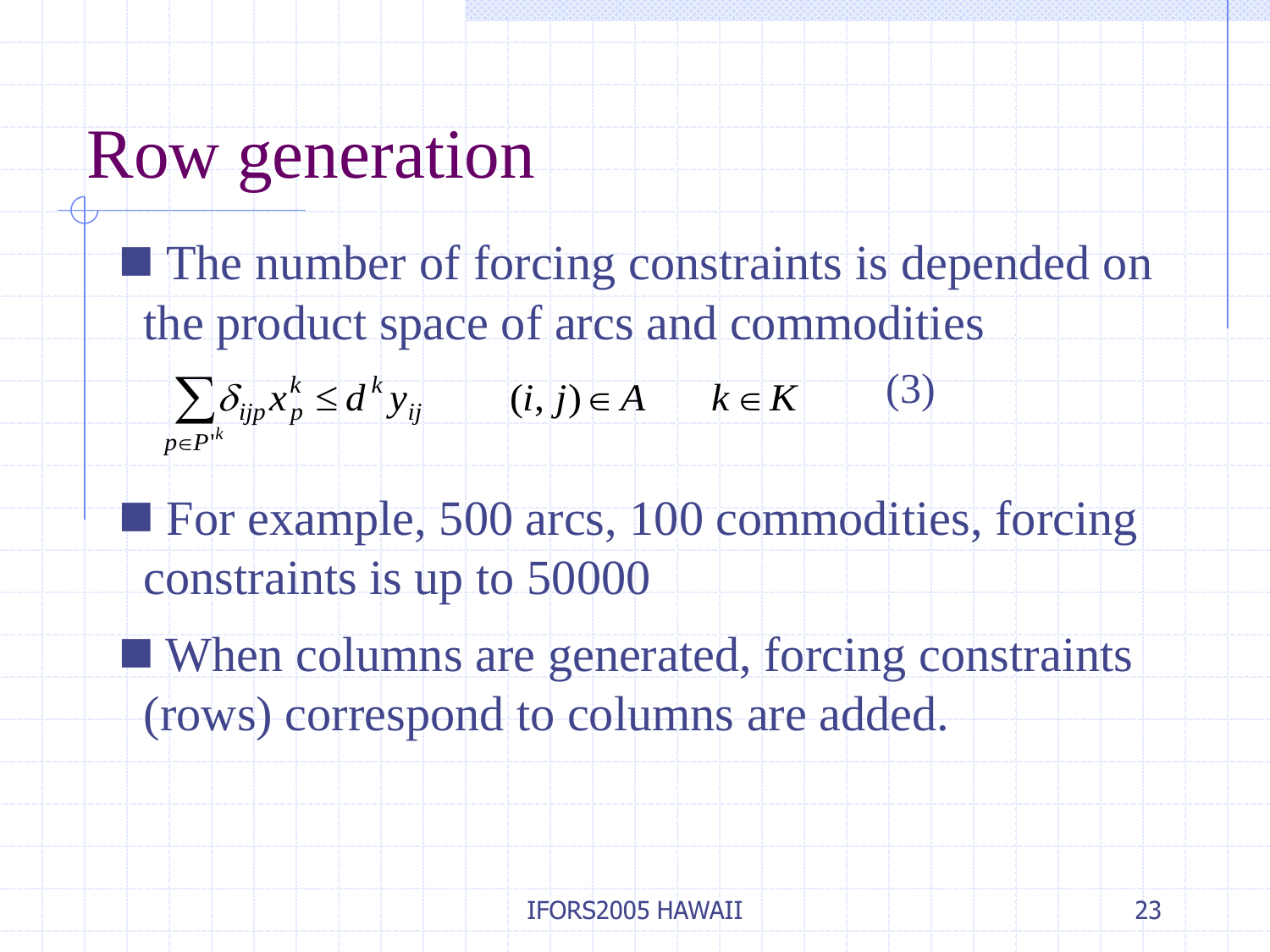#### Row generation

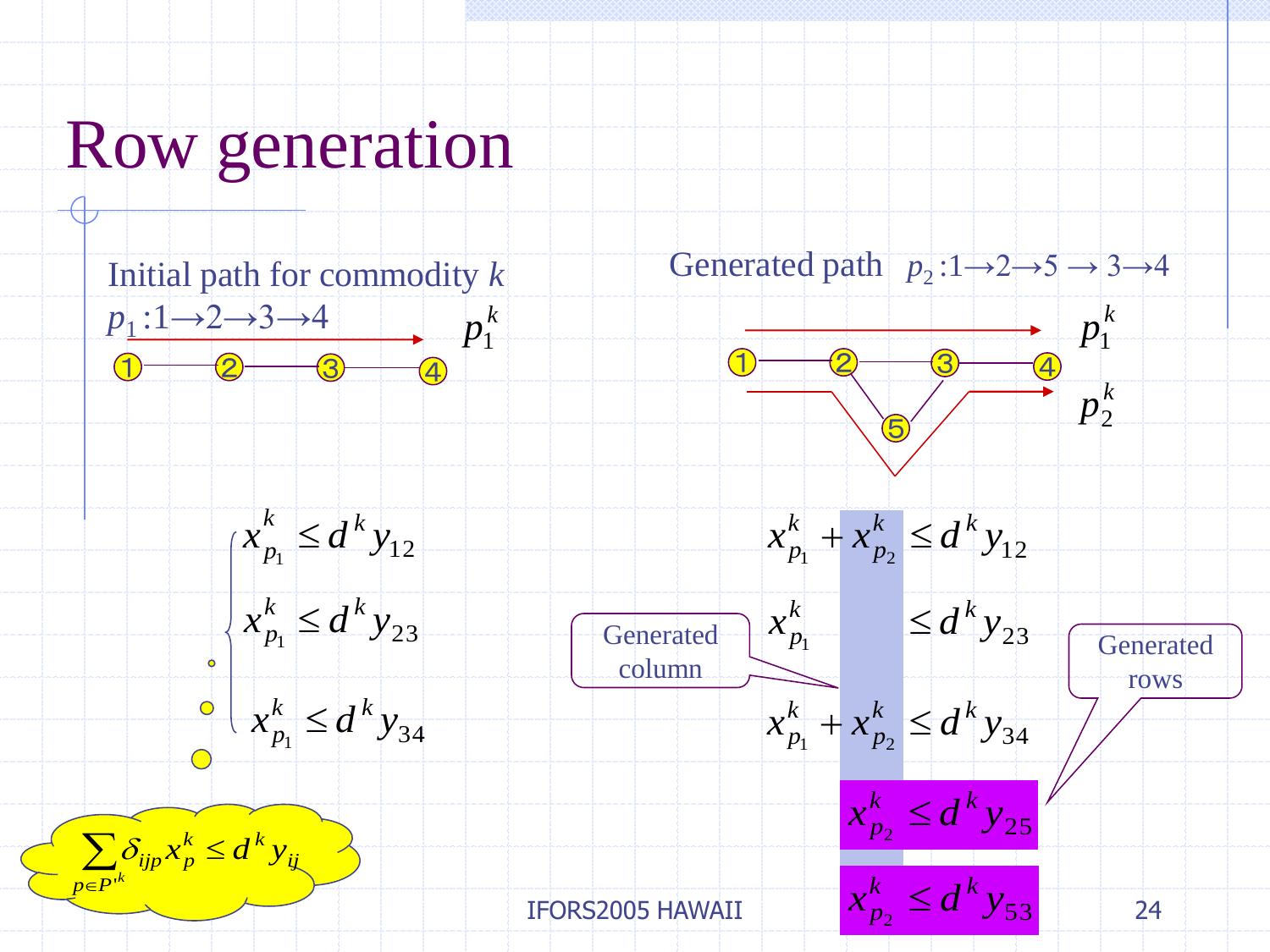## Capacity scaling procedure

- Let MCNDR(*C*) be the problem with arc capacity *C*
- 1) Define the smoothing parameter as  $\lambda \in (0,1]$ , and let *C*' be *C*
- 2) Iterate to solve MCNDR(*C*'), until *y* converges at 0 or 1
	- a) Change the domain of *y* to [0, *C*/ *C*']
	- b) Solve MCNDR(*C*') by column generation, obtain solutions *x*, *y*
	- c) Update  $C' := \lambda C' y + (1 \lambda) C'$
- 3) Obtain the approximate solution and the upper bound from the convergence solution.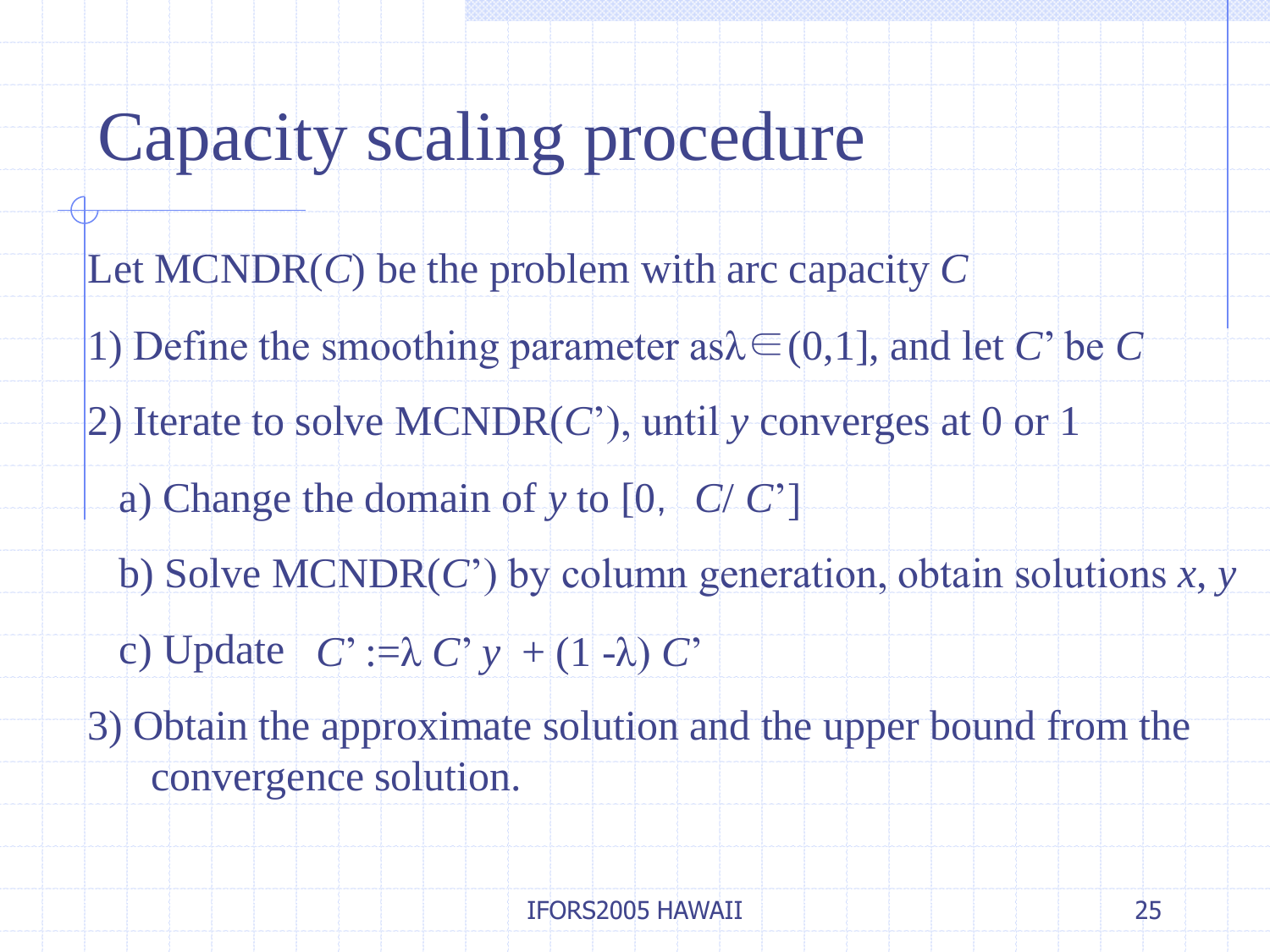#### Numerical Experiments

- Experiment environments
	- **Data: Multi-commodity Network Design Problems** in OR-Library: Problem Mulgen I from p33 to p50
		- Computer:Pentium 4, 2.8GHz, RAM 750Mb
		- Language: C
- Software for solving LP: GLPK ver.4.1
- **Lower bounds by CPLEX (max CPU time 10 hours)** 
	- for gaps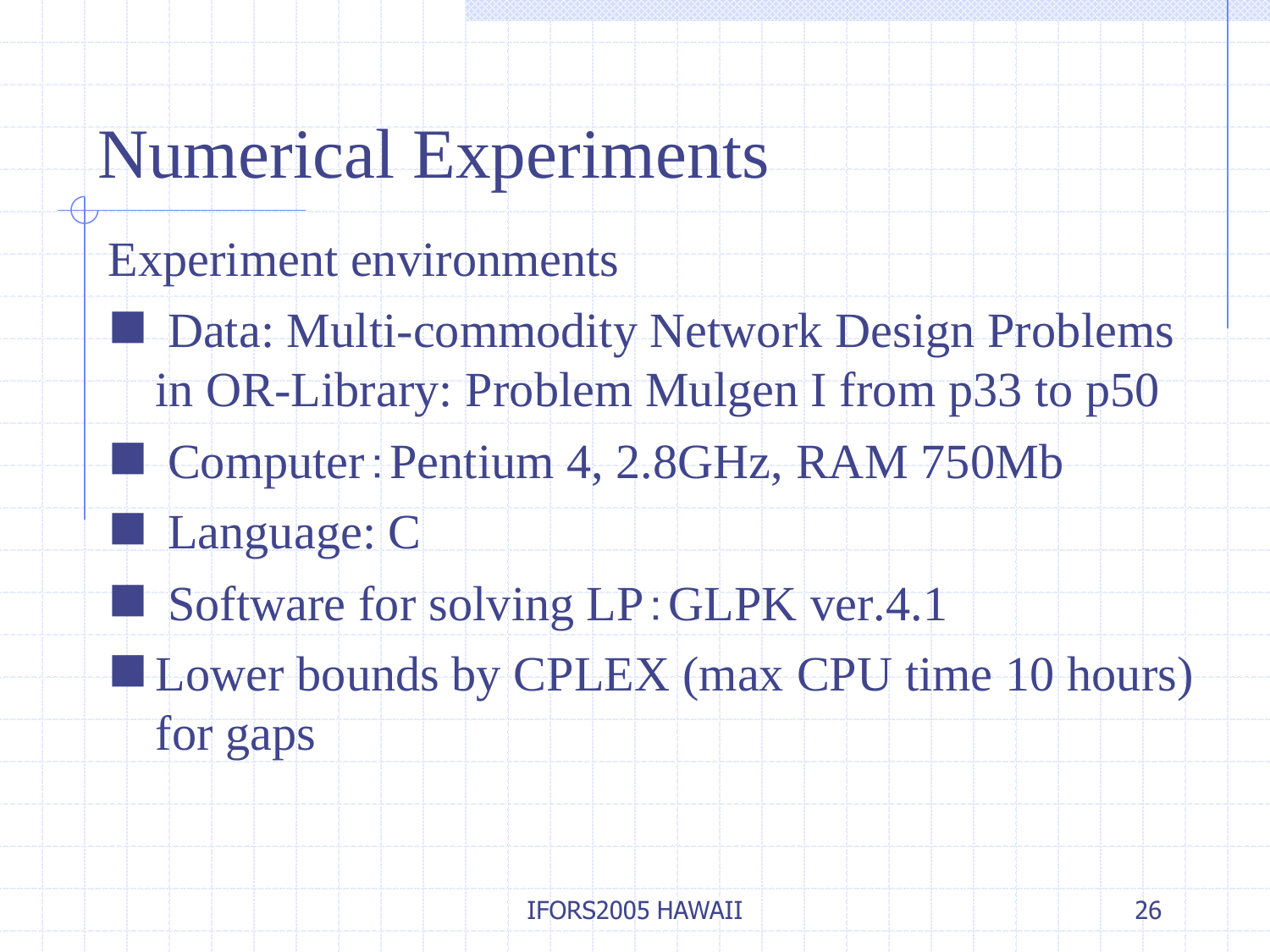## Computational Results

Table 1. Computational results

| Table 1. Computational results |                  |                  |                    |          |         |            |          |
|--------------------------------|------------------|------------------|--------------------|----------|---------|------------|----------|
| <b>Names of</b>                | <b>Number of</b> | <b>Number of</b> | <b>Number of</b>   | The weak |         | The strong |          |
| <b>Problems</b>                | <b>Nodes</b>     | <b>Arcs</b>      | <b>Commodities</b> | gaps     | time    | gaps       | time     |
| p33                            | 20               | 230              | 40                 | 0.3%     | 0:00:02 | 0.0%       | 0:00:03  |
| p34                            | 20               | 230              | 40                 | 3.3%     | 0:00:03 | 0.0%       | 0:00:04  |
| p35                            | 20               | 230              | 40                 | 0.2%     | 0:00:03 | 0.0%       | 0:00:03  |
| p36                            | 20               | 230              | 40                 | 1.9%     | 0:00:03 | 0.6%       | 0:00:04  |
| p37                            | 20               | 229              | 200                | 9.1%     | 0:00:08 | 4.8%       | 1:27:42  |
| p38                            | 20               | 229              | 200                | 7.6%     | 0:00:07 | 3.4%       | 8:36:00  |
| p39                            | 20               | 229              | 200                | 10.5%    | 0:00:07 | 2.6%       | 1:27:03  |
| p40                            | 20               | 229              | 200                | 10.8%    | 0:00:11 | 5.1%       | 14:42:02 |
| p41                            | 20               | 289              | 40                 | 0.8%     | 0:00:04 | 0.3%       | 0:00:05  |
| p42                            | 20               | 289              | 40                 | 2.4%     | 0:00:04 | 0.1%       | 0:00:08  |
| p43                            | 20               | 289              | 40                 | 0.6%     | 0:00:02 | 0.3%       | 0:00:03  |
| p44                            | 20               | 289              | 40                 | 2.3%     | 0:00:03 | 0.6%       | 0:00:04  |
| p45                            | 20               | 287              | 200                | 11.4%    | 0:00:08 | 3.9%       | 1:48:42  |
| p46                            | 20               | 287              | 200                | 8.3%     | 0:00:12 | 6.0%       | 11:54:52 |
| p47                            | 20               | 287              | 200                | 9.6%     | 0:00:07 | 3.3%       | 0:57:36  |
| p48                            | 20               | 287              | 200                | 9.2%     | 0:00:14 | 6.8%       | 7:43:39  |
| p49                            | 30               | 517              | 100                | 3.6%     | 0:00:09 | 1.1%       | 0:01:42  |
| p50                            | 30               | 517              | 100                | 18.4%    | 0:00:04 | 6.9%       | 51:24:35 |

#### Computational time: hours:minutes:seconds IFORS2005 HAWAII